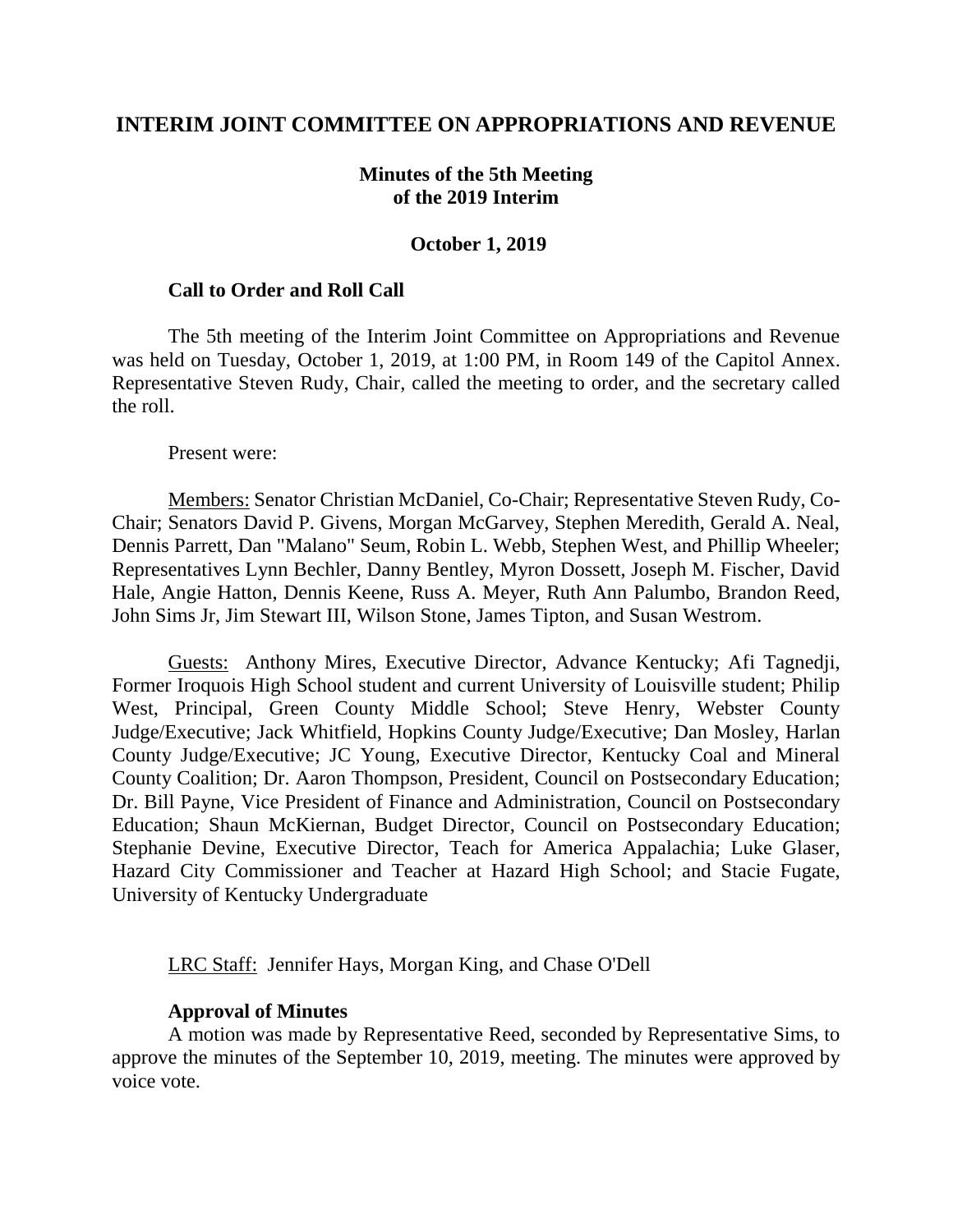## **Representatives from the Kentucky Coal and Mineral County Coalition**

Steve Henry, Webster County Judge/Executive; Jack Whitfield, Hopkins County Judge/Executive; Dan Mosley, Harlan County Judge/Executive; and JC Young, Executive Director, Kentucky Coal and Mineral County Coalition discussed coal and mineral severance.

Steve Henry thanked legislators for working with coal counties during the 2018 budget session.

Dan Mosley testified that Harlan County dedicates half of what it receives in project money to debt payments. Outside of debt payments, economic development and public safety have been the top priority. Harlan County is developing one of the state's 'Build-Ready' sites. Coal severance dollars are being committed to the project. Harlan County also focuses on rescue squads and fire departments. Senior citizen programs are also funded using coal severance dollars.

Jack Whitfield stated that in the last eight to nine years, Hopkins County has given about \$500,000 of coal severance money to volunteer fire departments. Over a million dollars have gone into water and sewer projects. Almost four million dollars have gone into the roads.

Mr. Henry said that Kentucky has been able to attract some businesses because the state has coal as a low-cost means of electricity. Coal counties need Local Government Economic Development Fund (LGEDF) dollars for infrastructure, to gain economic development, and to survive.

Mr. Henry testified that coal severance is a state assessed tax and is shared by the state with coal counties and cities. Cities also rely upon coal severance dollars. In Fiscal Year (FY) 2012, a high of \$298 million was paid by coal companies to the state. The projection for FY 2020 is roughly \$65 million. In many coal producing counties, the largest employer is the coal industry, followed by the school system. Counties were created by the state and have state mandated services to carry out, as well as expected but not mandated services. Counties have three primary tools to generate revenue to fund essential services; property tax, insurance premium tax, and occupational tax. There is a crisis in many coal counties in regards to funding essential services. Revenue options are limited for funding required services in rural Kentucky. Funds provided to coal counties from severance are more vital now than they have ever been.

Representative Hatton stated that coal counties have lost money in many ways. She continued to say that the coal counties have not economically rebounded like other areas in the state have.

Committee meeting materials may be accessed online at https://apps.legislature.ky.gov/CommitteeDocuments/10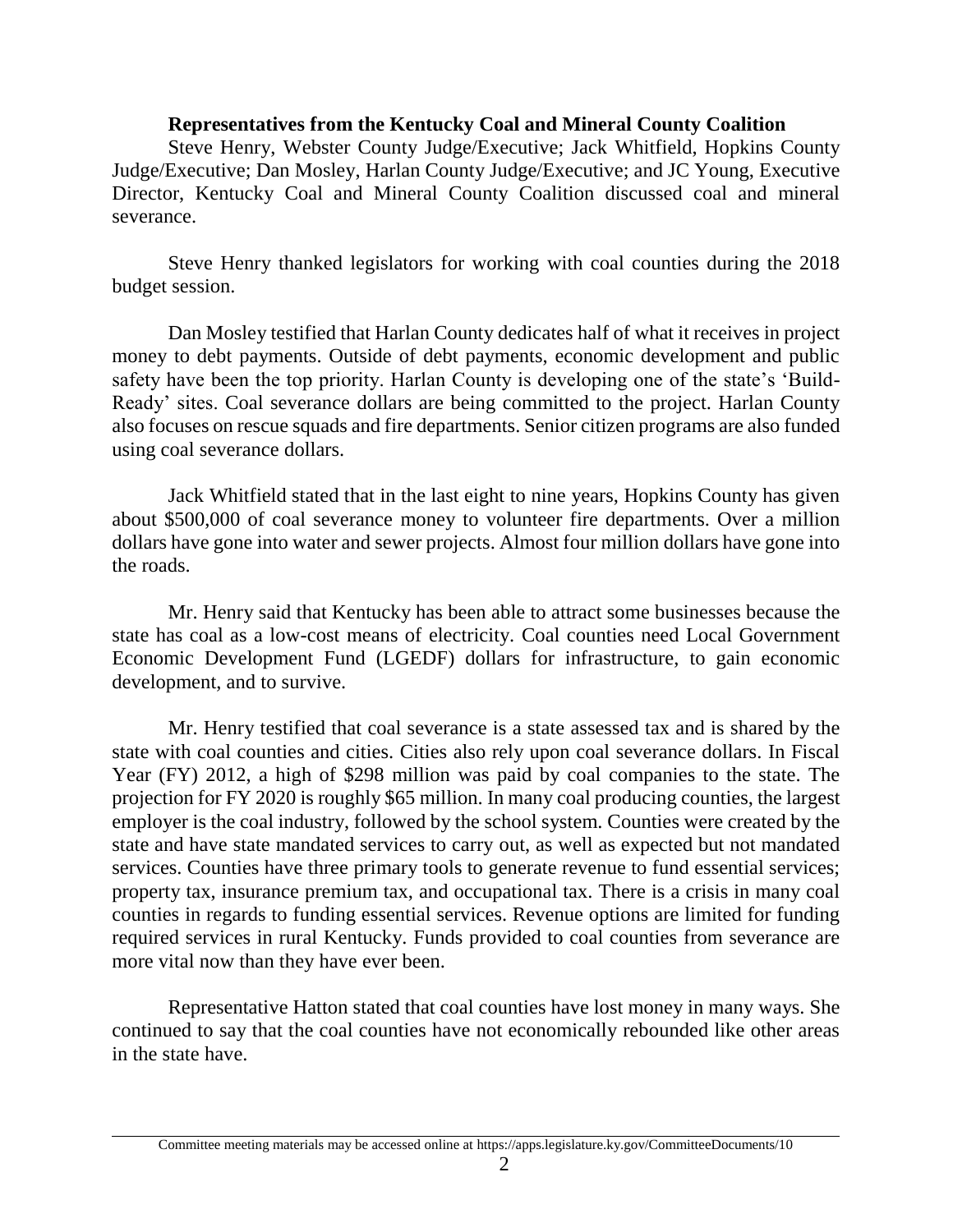Representative Dossett said that he is in a unique situation because he represents Christian County, which is heavily dependent upon agriculture and industry, and Hopkins County, which is dependent on coal severance funding. Representative Dossett also expressed his support. He also stated that industry has located in Kentucky because of a low price of energy, which is due to coal.

In response to a question from Senator Wheeler, Mr. Whitfield stated that coal producing counties receive 25 to 35 percent of the total coal severance dollars that go to the state, and that instead, all coal severance money collected should go back to the counties where it is collected. Mr. Henry added that there are mandated things that counties must take care of. Mr. Whitfield testified that it is imperative to stabilize the road funding that comes from the gas tax.

In response to a question from Senator McDaniel, Mr. Henry stated that he still wants impact counties to exist. Senator McDaniel stated that the coal county judge executives need to decide what they want amongst themselves.

### **Kentucky's Approach to Postsecondary Education Performance Funding**

Dr. Aaron Thompson, President, Council on Postsecondary Education; Dr. Bill Payne, Vice President of Finance and Administration, Council on Postsecondary Education; and Shaun McKiernan, Budget Director, Council on Postsecondary Education, discussed Kentucky's Approach to Postsecondary Education Performance Funding.

Dr. Thompson testified that one purpose of the new approach to funding was to accelerate progress toward attainment goals. The attainment goal is for 60 percent of Kentucky citizens to have a postsecondary credential that matters by the year 2030. The purpose of the new approach is also to address shortcomings of the previous funding method, and to rectify funding disparities among institutions. Dr. Thompson stated that 45.5 percent of Kentucky adults currently have a postsecondary credential that matters.

Shaun McKiernan testified that the performance funding model was implemented to address the shortcomings of the previous method for distributing funds to the universities and community colleges. The old approach was a base plus or base minus approach to funding. This approach failed to recognize changes in enrollment, program mix, or student outcomes that develop over time. The previous funding method contained no financial incentives for achieving desired state goals for postsecondary education.

Mr. McKiernan stated that the performance funding model was developed in response to 2016 Regular Session House Bill (HB) 303. The model was developed to increase retention and progression of students, increase the number of degrees and credentials conferred, produce more degrees and credentials in STEM+H fields and highdemand fields, and close achievement gaps by graduating underrepresented minority, low income, and underprepared students.

Committee meeting materials may be accessed online at https://apps.legislature.ky.gov/CommitteeDocuments/10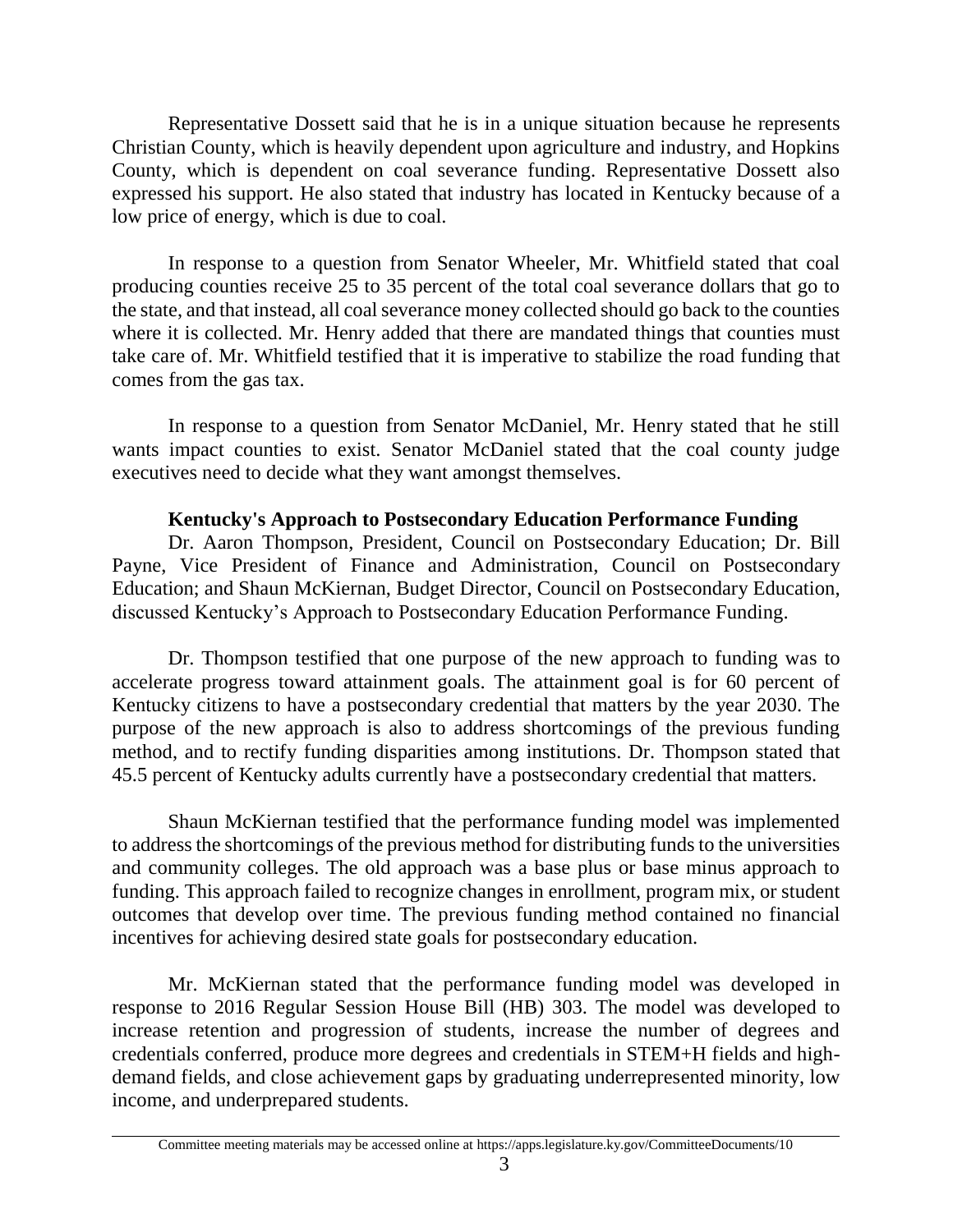Dr. Bill Payne testified that there are five major components of the Kentucky performance funding model. The two largest components are student success and course completion, each with allocation percentages of 35 percent and each with funding pools of \$181.9 million. The other three funding model components are maintenance and operations, institutional support, and academic support; each of these components comprise of 10 percent of the total allocation – totaling \$52 million each. The dollars allocated to public universities in Kentucky through the performance funding model totaled about \$520 million in FY 2018-2019.

Dr. Thompson discussed the results achieved by the performance funding model. State funding is now distributed based on outcomes produced. Six of the eight public fouryear institutions have reached distribution equilibrium. Over the last four years, bachelor's degrees attained are up 12 percent. Underrepresented minority degrees are up 27 percent and STEM+H degrees are up 29 percent.

Dr. Payne testified that in 2018-2019, every public university received \$2,036 in bachelor's degree funding per weighted bachelor's degree produced. Two institutions received more funding per degree from hold-harmless allocation funding. Equilibrium among all institutions will be achieved when every institution receives the same amount of funding per degree produced.

Dr. Payne stated that for the past three years, the performance funding model has been implemented with no new funding. Unless action is taken by the General Assembly, Kentucky State University and Morehead State University will face fiscal cliffs in 2021- 2022.

Dr. Payne said that Kentucky is on track to achieve the '60 by 30' attainment goal. Institutions are making progress in closing achievement gaps and producing STEM+H degrees. Equilibrium has almost been achieved at seven of the eight public universities. Institutions are also reacting strategically to the performance funding model. CPE believes the model is working as intended.

Dr. Thompson testified that CPE recommends new funding for the funding model. CPE also recommends maintaining the stop loss provision at two percent for 2021-2022. In addition, it is recommended to ensure that performance funds earned in 2019-2020 are recurring to the institutions in 2020-2021. Dr. Thompson stated that mandated programs in the budget bill need to be line-itemed. Lastly, CPE recommended that funding be provided to help offset Kentucky Employees Retirement System (KERS) cost increases.

In response to a question from Senator McDaniel, Dr. Thompson testified that universities have closed programs that no longer worked for them. He continued to say that this year, CPE did an extensive program review of every program at every institution. He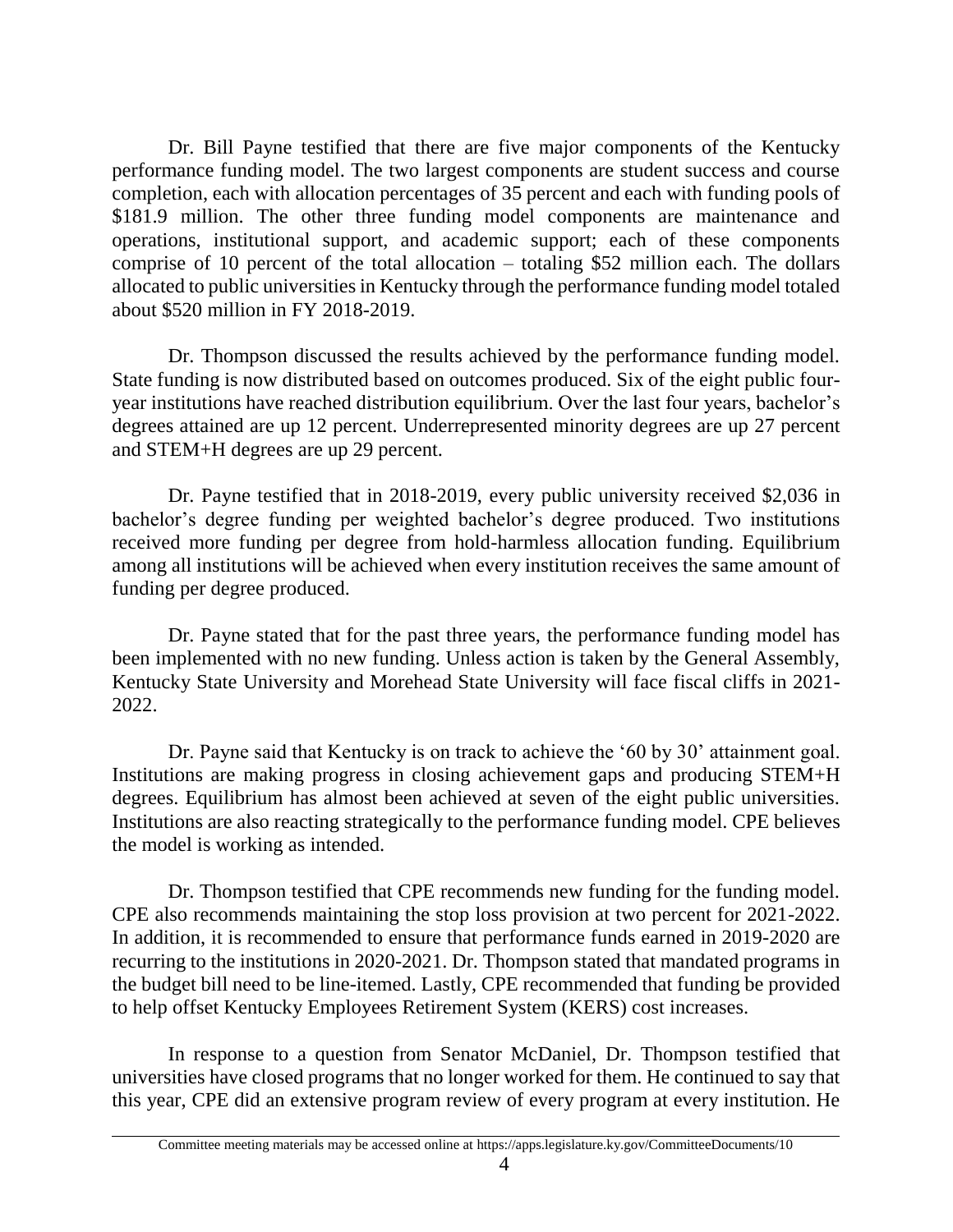stated that it is more powerful to think of programs that will bring students in than to cut programs. He continued to say that performance funding has focused campuses on how to receive return on investment. Senator McDaniel stated that all of the budgetary surplus, and more, has been eaten by old debt. He continued to stress that institutions need to take control of their own destiny. Dr. Thompson responded that institutions are taking advantage of reducing their KERS staff.

Senator Givens commented that the goal of achieving 60 percent degree attainment by 2030 has ripple effects across the commonwealth economically, in terms of incarceration, and in terms of community engagement. In response to Senator Givens, Dr. Payne testified that recent projections indicate that assuming no change in performance, it would take \$44 million annually to place seven of the eight public institutions into equilibrium.

In response to Senator Webb, Dr. Payne testified that Morehead State University's performance in many of the degree metrics has been good. He continued to say that the institution is on a fiscal cliff due to funding disparities in the previous funding model. Senator Webb stated that all of the universities have had their own unique challenges. She continued to say that each regional university is unique in its mission. She expressed her hope that universities do not lose their identity in the attempt to comply with the funding mechanism. Dr. Thompson responded that universities are actually building on their uniqueness.

# **Advance Kentucky**

Anthony Mires, Executive Director, Advance Kentucky; Afi Tagnedji, Former Iroquois High School student and current University of Louisville student; and Philip West, Principal, Green County Middle School, discussed Advance Kentucky.

Anthony Mires testified that Advance Kentucky's mission is to expand student access to, and success in, rigorous coursework, particularly among populations traditionally underrepresented in these courses, thereby enabling students to pursue advanced college and career opportunities. Advance Kentucky began in 2008 with the College Readiness program. To date, Advance Kentucky has worked with over 130 public high schools in the state. In 2014, the Access to Algebra program was created. Advance Kentucky is working with or within 100 schools this year, with a student enrollment of over 13,000. Mr. Mires stated that the College Readiness program has an open enrollment.

Mr. Mires reviewed statistics showing the effectiveness of the College Readiness, Access to Algebra, and Computer Science programs.

The current funding for Advance Kentucky stands at \$1.7 million. Advance Kentucky is requesting \$2.5 million in FY 2021 and FY 2022.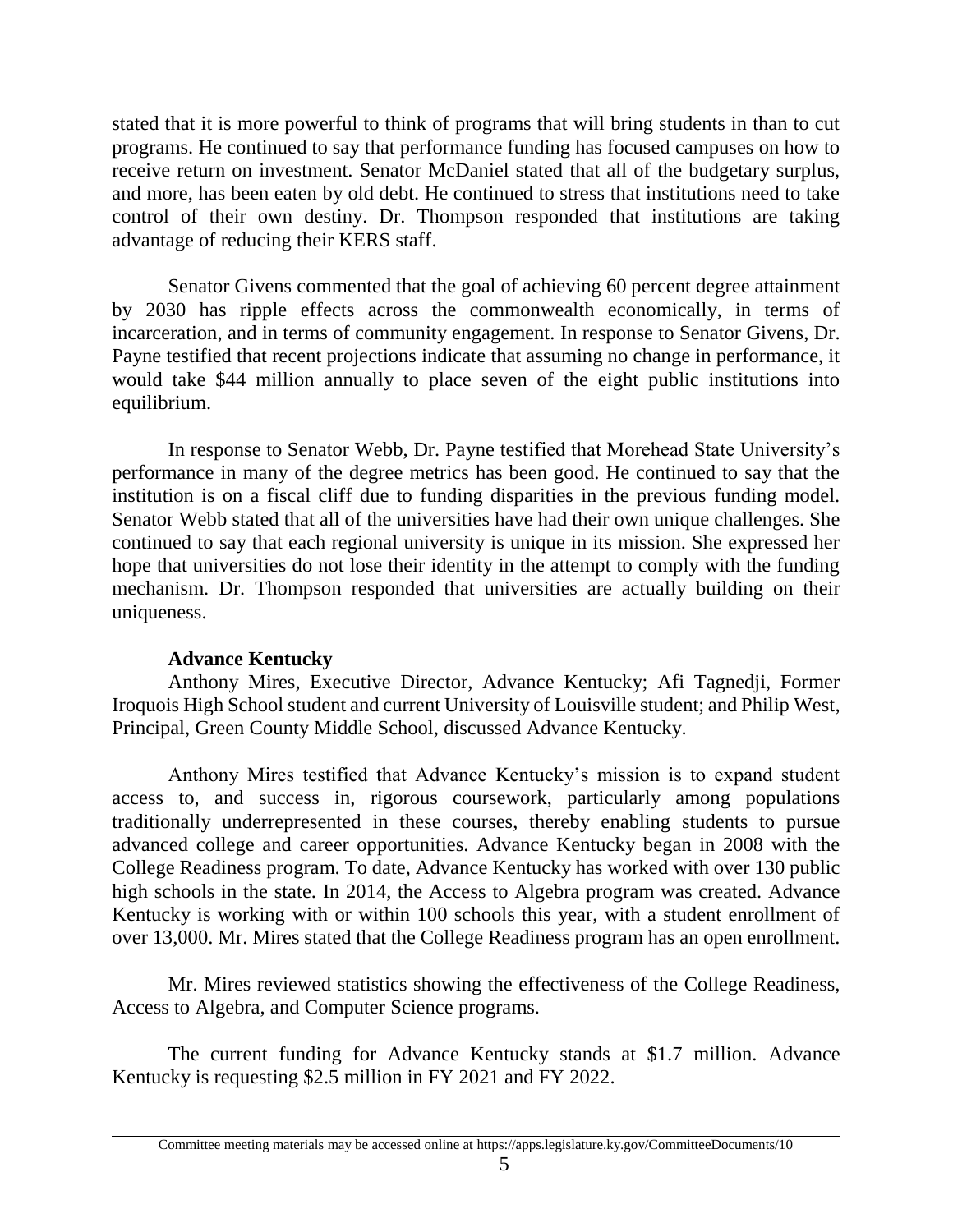Afi Tagnedji testified that she was better able to prepare herself for college through the Advance AP program. Ms. Tagnedji continued to say that because of the program she was able to cut down on the number of classes she had to take, which saved her money.

Phillip West testified that his school has been involved in the Access to Algebra program. A big part of the program is the training for teachers. The program has also provided funding for materials. Advance Kentucky motivates students through incentives. Mr. West stated that there has been a change in the academic culture at his school over the past few years.

In response to a question from Senator Givens, Mr. West stated that success breeds success. He continued to say that the culture of success is about the focus on individual students and growth. Mr. Mires stated that leaders create leaders.

## **Teach for America**

Stephanie Devine, Executive Director, Teach for America Appalachia; Luke Glaser, Hazard City Commissioner and Teacher at Hazard High School; and Stacie Fugate, University of Kentucky Undergraduate, discussed Teach for America.

Stephanie Devine testified that Teach for America (TFA) was founded in 1990 as a national 501(c)(3). TFA recruits the top leaders in the nation to serve at least two years in an underperforming school district and then commit the rest of their lives to fight against educational inequity. The organization has been in Appalachia since 2011.

Ms. Devine stated that in Eastern Kentucky, only 40 percent of students will complete a bachelor's degree. Only 12 percent of most adults in the communities have a bachelor's degree, which means most students who complete the bachelor's degree do not return home. Ms. Devine testified that there is a need for increasing the incoming force of high quality teachers. She continued to say that there must be collaboration across the state to increase college and career readiness. Ms. Devine also stated that incentives needed to be created for young professionals to move to and stay in Appalachian Kentucky.

Stacey Fugate testified that TFA has a more hands-on approach to teacher placement. Over 150 teachers have been brought in through the selective recruitment model. Over half of TFA's Appalachia corps come from Kentucky or other central Appalachian states. Each year, more than half of the organization's teachers remain past their two-year commitment.

Luke Glaser stated that TFA offers additional required professional development, such as one-on-one coaching. In the counties that TFA is in, there is a noticeable uptick in career and college readiness scores, compared to districts that do not have TFA's presence.

Committee meeting materials may be accessed online at https://apps.legislature.ky.gov/CommitteeDocuments/10